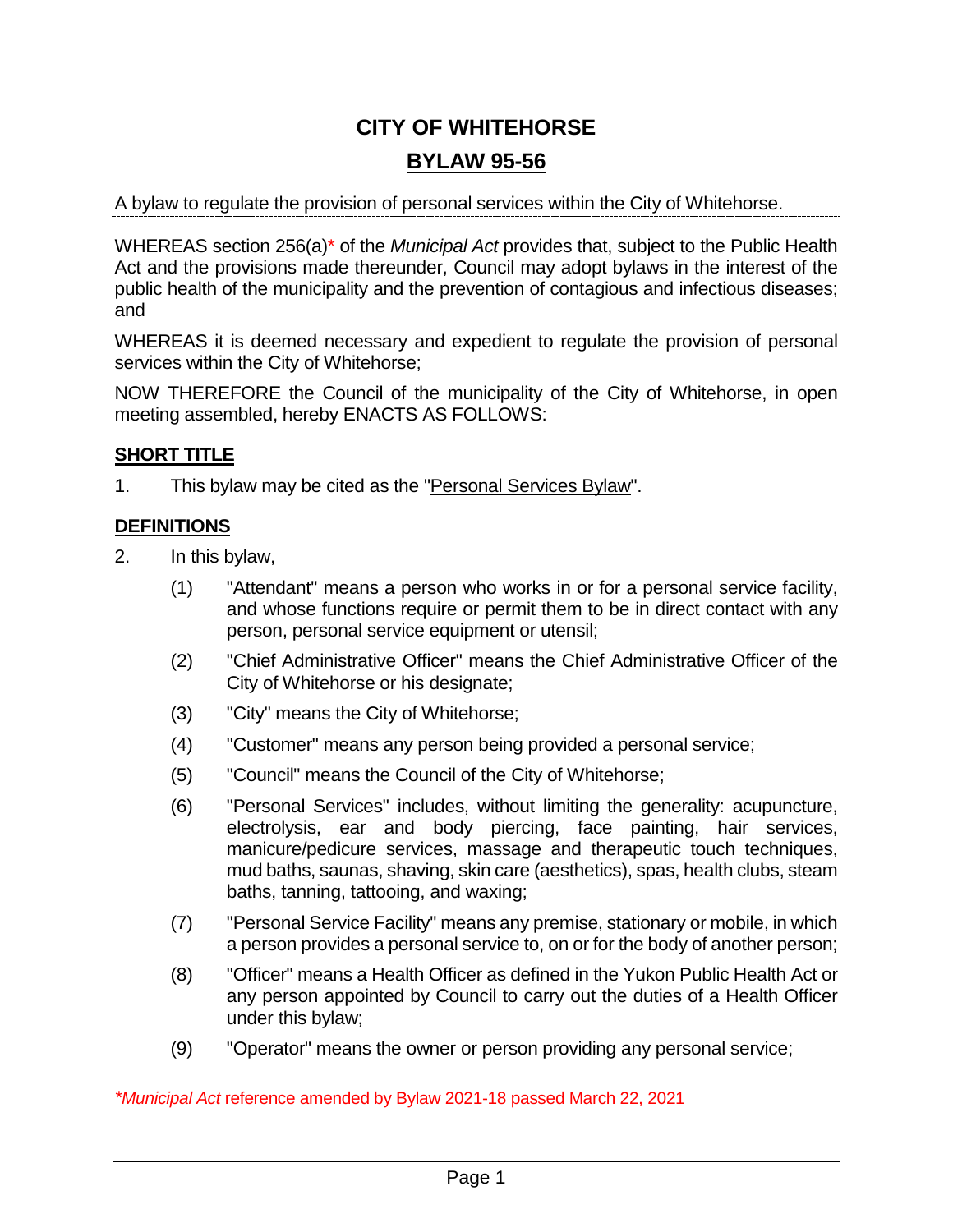- (10) "Utensil" means any comb, mug, shaving brush, razor, needle, clipper, shears, scissors, tweezers, brushes, eye wear or other instrument or utensil used by an attendant or customer in a personal service facility;
- (11) "Sanitize" means the reduction of the total number of micro-organisms on a surface to acceptable public health standards.
- (12) "Sterilization" means the process of killing all micro-organisms including spores.

## **GENERAL PROVISIONS**

- 3. Portions of this bylaw may not apply to specific services and generally do not apply to services that fall within the scope of medical services or procedures.
- 4. (1) An Officer may at any reasonable time:
	- (a) enter any personal services facility and examine the premise and anything therein contained that is used in connection with the operation thereof, and
	- (b) issue general recommendations for the guidance of operators, attendants and customers.
	- (2) In any personal service facility an officer may, for laboratory examination, as often as he deems necessary,
		- (a) Take samples of any supply of water and/or waste water; and/or
		- (b) Swab any utensil used in the operation of the personal services facility.
	- (3) Where in the opinion of an Officer, any provision of this bylaw is not being observed, he may make such recommendations or issue such directions as are necessary to the owner or operator in writing.
- 5. (1) Notwithstanding section 3, where an Officer finds that any condition exists in any personal services facility that is or may become injurious to health or may hinder in any manner the prevention, mitigation or suppression of disease, the Officer may order the facility to be closed from the date of such order until the condition has been rectified, and the facility shall be closed forthwith until such time as the condition has been rectified to the satisfaction of the Officer.
	- (2) As soon as practicable after issuing an order under section 5(1), the Officer shall give written notice thereof to the operator, together with the reasons for the closing.
	- (3) Where the operator of the facility considers the order of closure to be unjustified he may, within 7 days of receipt of notice of the order, appeal in writing to Council, who shall hear the appeal within 5 days of receipt of the appeal and may make such inspections and hear such representation as it deems advisable.
	- (4) Council may, in their discretion, affirm, amend or rescind the order of closure. The decision(s) of Council are final.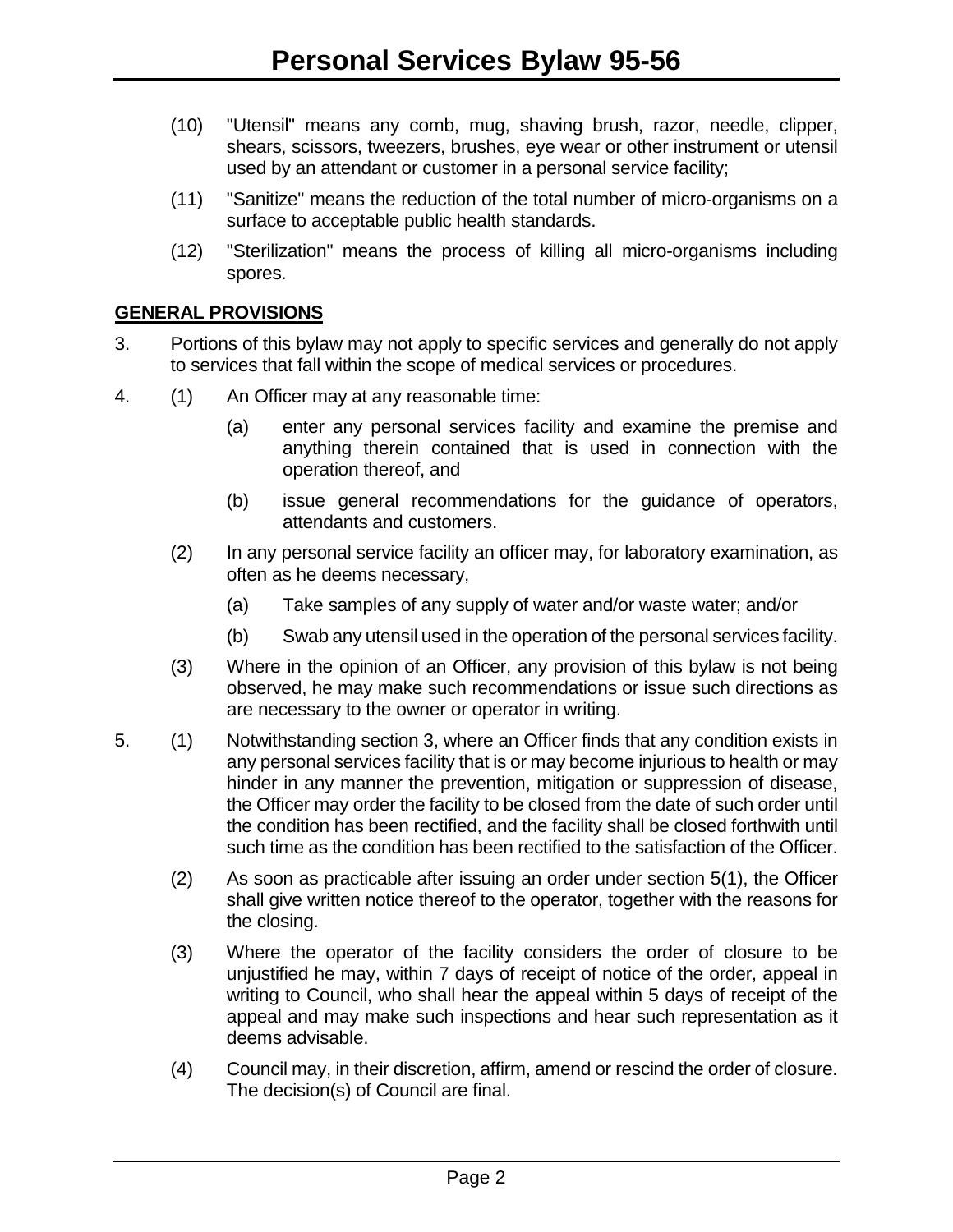6. The operator shall post a legible copy of this bylaw in every personal services facility in such a place that it can be read by all operators, attendants and customers therein.

# **FACILITY REQUIREMENTS**

- 7. All premises offering personal services shall be:
	- (1) separate from any areas used for the purpose of living, dining, sleeping or other incompatible business,
	- (2) maintained in a clean, sanitary, pest-free condition and in good repair, and
	- (3) designed specifically for the particular service(s) provided.
- 8. Every facility shall be so constructed that:
	- (1) it is free from every condition that is or may become injurious to health or may hinder in any manner the prevention, mitigation or suppression of disease;
	- (2) walls, ceilings, floor coverings, work station counters and chairs are easily cleanable. These are to be maintained in a clean, sanitary condition and in good repair. Work station counters, chairs, and floors are to be constructed so that the surfaces are tight-fitting, smooth and non-absorbent. [Preference is given to light-coloured surfaces, as a build-up of dust and filth is more visible to the eye];
	- (3) adequate lighting systems are provided and maintained in proper operating condition. The lighting level at any work station shall be a minimum of 50 foot candles, measured one metre from the floor;
	- (4) adequate ventilation systems (natural and/or mechanical) are provided and maintained in proper operating condition and must meet the most recent edition of the American Society of Heating, Refrigerating and Air-conditioning Engineers (ASHRAE) Standards: Ventilation for Acceptable Indoor Air Quality;
	- (5) all sewage, including liquid waste, shall be disposed of by a municipal sewer system or by a private sewage disposal system constructed, maintained and operated according to applicable regulations and bylaws.
- 9. Every facility shall be provided with:
	- (1) basin(s) located near the work stations for washing attendants' hands. These shall be maintained in a clean, sanitary condition and shall consist of a basin with an adequate system of waste water drainage, and adequate supply of hot and cold water, a constant supply of soap in a suitable container or dispenser, an adequate supply of clean towels for the use of each person using the hand washing facility and a suitable receptacle for used towels and waste material;
	- (2) an adequate supply of hot and cold water, of a bacteriological and chemical quality satisfactory to the Officer. Plumbing and drainage systems, including drains, fixtures, traps (including hair traps), vents and stacks are to be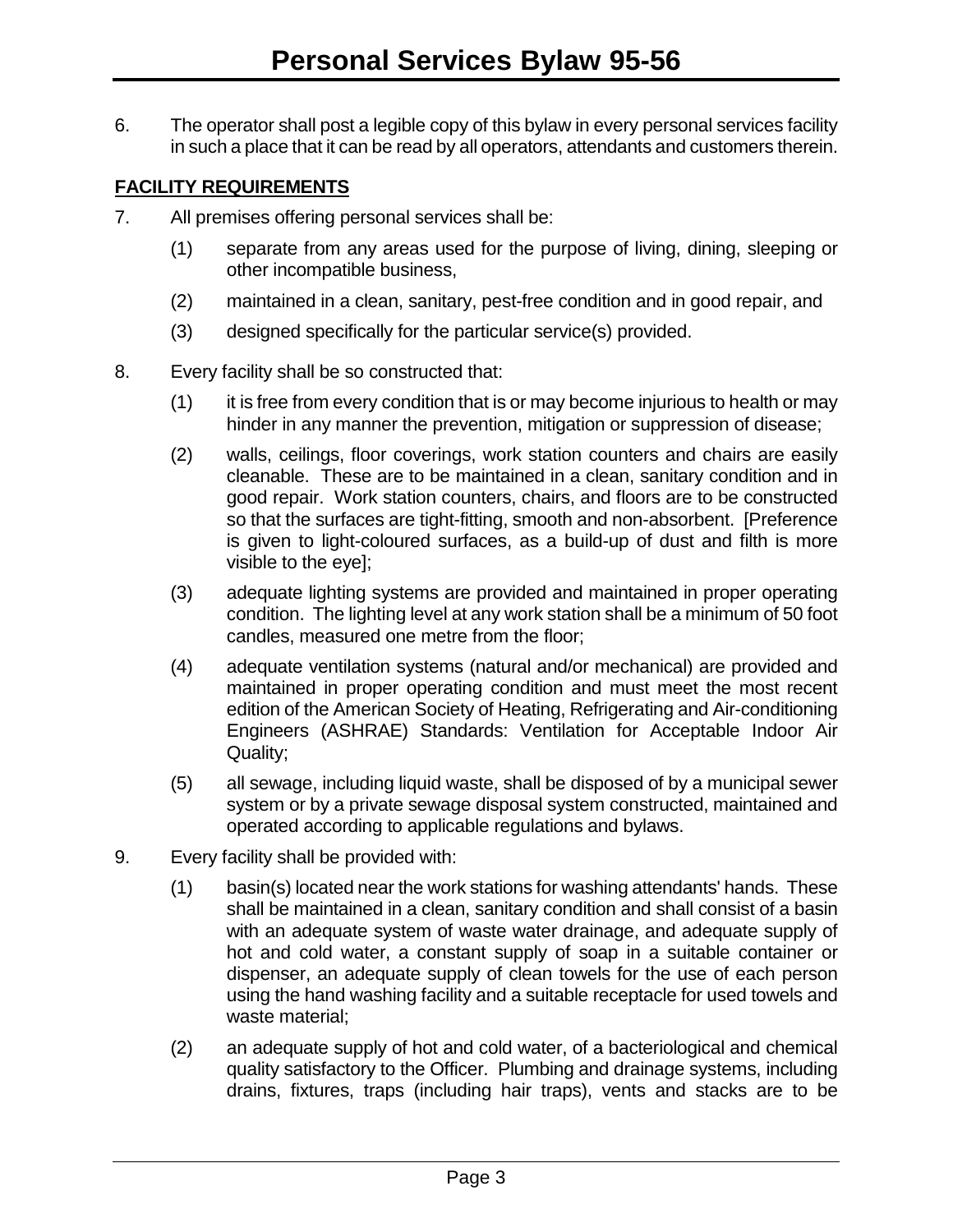maintained in proper operating condition and free from defects. Back flow preventers are to be installed on fixtures which have a nozzle or hose that lies below the rim of the basin (ie sinks used for hair washing);

- (3) toilet facilities for customer usage. As a minimum requirement, these must be treated/sanitized daily with a suitable disinfectant/sanitizer once every 24 hours (more often if necessary). Each facility is to have an adequate supply of liquid soap, single service (paper) towels or hot air dryers and toilet paper, each in a suitable dispenser. A receptacle for used towels and waste material is to be provided. No person shall provide a single or roller towel for common use. Each washroom facility shall be mechanically ventilated;
- (4) suitable containers to receive waste.
- 10. When shower facilities and change rooms are provided, they are to be treated/sanitized daily (more often if necessary) with a suitable disinfectant/sanitizer. All surfaces in these areas are to be tight-fitting, smooth and non-absorbent.
- 11. If a non-slip mat is used outside shower/bath stalls, these are to be sanitized between each customer use, or the customer may be provided with a clean towel which is placed between his bare feet and the floor covering. This towel is then to be laundered prior to reuse.
- 12. In steam baths and saunas, where surfaces cannot be adequately disinfected between uses, customers must sit on their own towel.

## **EQUIPMENT REQUIREMENTS**

- 13. Equipment in the facility shall be:
	- (1) maintained in a clean, sanitary condition and in good repair;
	- (2) removed from the facility if it is not regularly used, is damaged and/or is constructed in such a way so as to render it difficult to clean; and
	- (3) stored in/on adequate racks, cabinets, shelves, or drawers in such a way as provide safe storage, protect against contamination and facilitate cleaning/sanitizing.
- 14. All equipment, utensils and surfaces used on more than one customer and which comes in direct contact with the person of the customer must be thoroughly cleaned and sanitized by the operator or the attendant after each use, and shall be maintained in a sanitary condition until reuse.
- 15. Sanitizing solutions are to be prepared and used according to manufacturers instructions. These solutions are to be changed frequently to ensure their effectiveness at reducing or eliminating harmful microorganisms. The method of sanitizing equipment and the sanitizer used is to be approved by the Officer. Manufacturer's specifications and instructions on the sanitizers being used must be available for the Officer to review at the time of inspection.
- 16. All equipment, instruments and materials intended for single service use upon customers, and those that cannot be disinfected or sterilized adequately shall be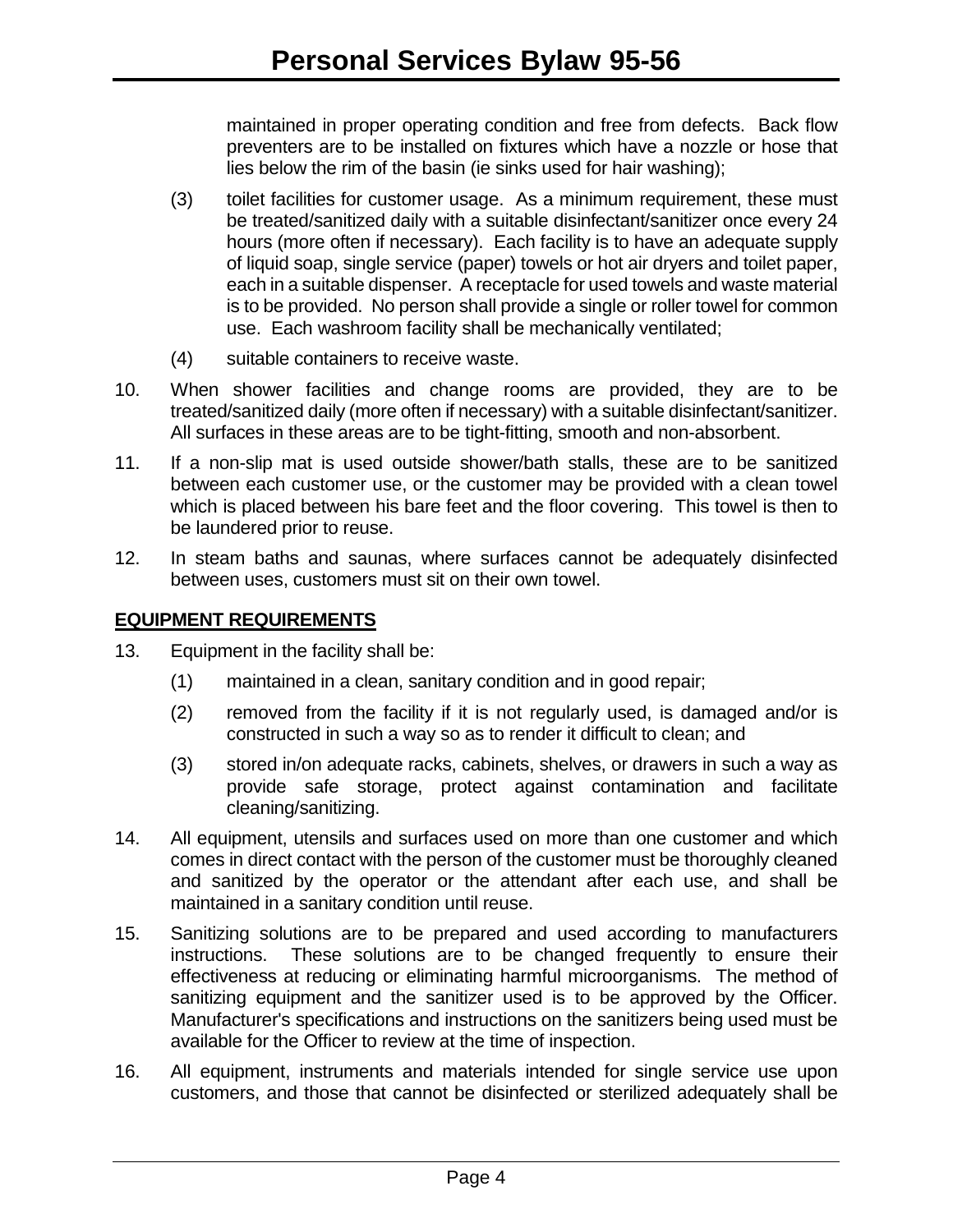disposable. These items must not be used on another customer and must be disposed of after being used.

- 17. (1) All waste matter must be collected in appropriate containers and disposed of in a sanitary and approved manner.
	- (2) A disposable, rigid, puncture-resistant "sharps" container must be used to dispose of all needles/blades and sharp equipment. These containers are to be disposed in accordance with applicable regulations and bylaws.
- 18. Where applicable, a separate and clean towel, pillow covering and other launderable items shall be used for each customer. After use, these items must be placed in a suitable container (entirely separate from the clean items) and then properly laundered/sanitized, and allowed to dry before reuse. Clean items are to be stored in a manner that protects them from contamination.
- 19. The owner must ensure that Material Safety Data Sheets (MSDS) are available for all hazardous products. These materials are to be handled and disposed of in accordance with applicable regulations and bylaws.

# **ATTENDANT HYGIENE**

- 20. An attendant must:
	- (1) practise acceptable personal hygiene;
	- (2) wear clean, washable, outer garments;
	- (3) thoroughly wash their hands with liquid soap and warm water immediately before and after conducting a personal service on a customer; and
	- (4) refrain from smoking while providing service;

## **ATTENDANT TRAINING**

- 21. (1) Attendants must demonstrate competency in the use of equipment and procedures in their field of practice.
	- (2) Attendants shall have successfully completed the appropriate training courses for their particular personal service, and be members of an association or society that sets professional standards and provides a code of ethics.

## **COMMUNICABLE DISEASES/INFESTATIONS/INFECTIONS**

- 22. An attendant shall not perform any personal service if it is believed that he is infected with a communicable disease which is likely to be transmitted through the personal service procedure.
- 23. (1) A personal service is not to be performed or provided if the customer:
	- (a) has skin which is inflamed, infected or broken; or
	- (b) is affected or suspected to have an infestation (eg. lice); or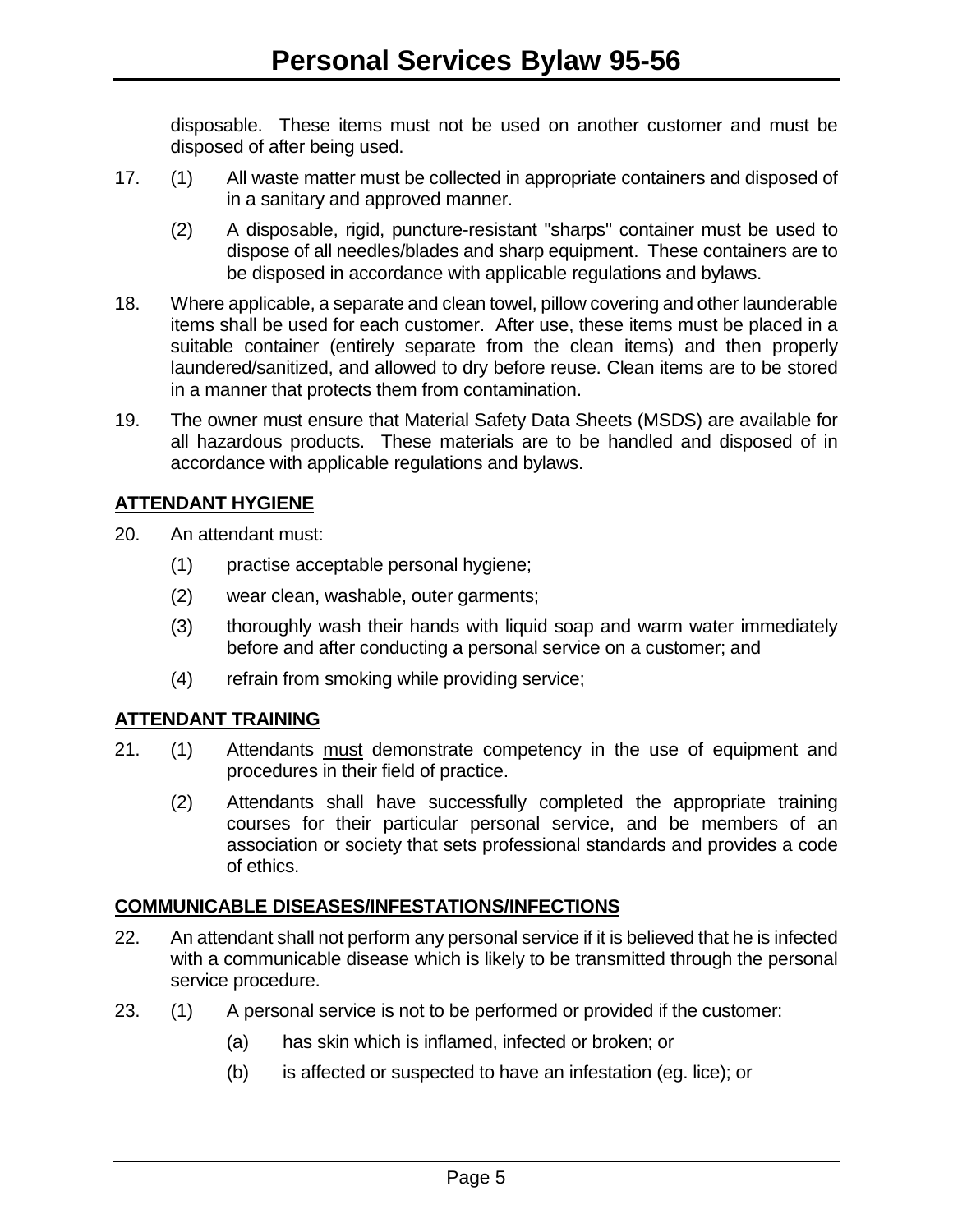- (c) has or may have a communicable disease, which is likely to be transmitted through the personal service procedure.
- (2) If a personal service has already commenced prior to the discovery of a skin infection or infestation, the attendant is to immediately after serving this customer, thoroughly wash his hands and instruments with liquid soap and hot water, then rinse with a 70%-80% alcohol solution. Alternate solutions used in rinsing are to be approved by the Health Officer.

## **FOOD SERVICE**

- 24. (1) Service of coffee, tea and other non-hazardous beverages is permitted provided that:
	- (a) it is located so as to be protected from contamination;
	- (b) single service cups and utensils are used or customers use and take home to wash their own cups;
	- (c) condiments are protected from contamination; and
	- (d) perishable dairy products are refrigerated.
	- (2) Service of food is strictly prohibited, unless it is located in an entirely separate area, and complies with the regulations and bylaws regarding food premises.

## **SPECIFIC REQUIREMENTS**

## **AGE RESTRICTIONS**

- 25. Attendants shall not provide the following personal services on a person under the age of 16 unless written consent is given by the parent/guardian; acupuncture, electrolysis, body piercing and tattooing.
- 26. Children under the age of 12 are not be permitted to use a tanning facility without the consent of their parent/guardian. [The parent/guardian is to be given information on the health effects of ultraviolet radiation, noting that the lenses of children under 8 years of age transmit 2 to 4 times as much UV-A to the retina as those of older persons. A physician should be consulted by the parent/guardian prior to giving their consent.]

# **ACUPUNCTURE & ELECTROLYSIS**

- 27. Acupuncture carried out by a medical doctor is not covered by this bylaw.
- 28. Needles shall be:
	- (1) disposable, or
	- (2) reusable only if re-used on the same customer provided they are cleaned of visible debris, sterilized and handled in a manner that prevents them from becoming contaminated prior to use.
- 29. Instruments are to be sterilized and handled in a manner that prevents them from becoming contaminated prior to use.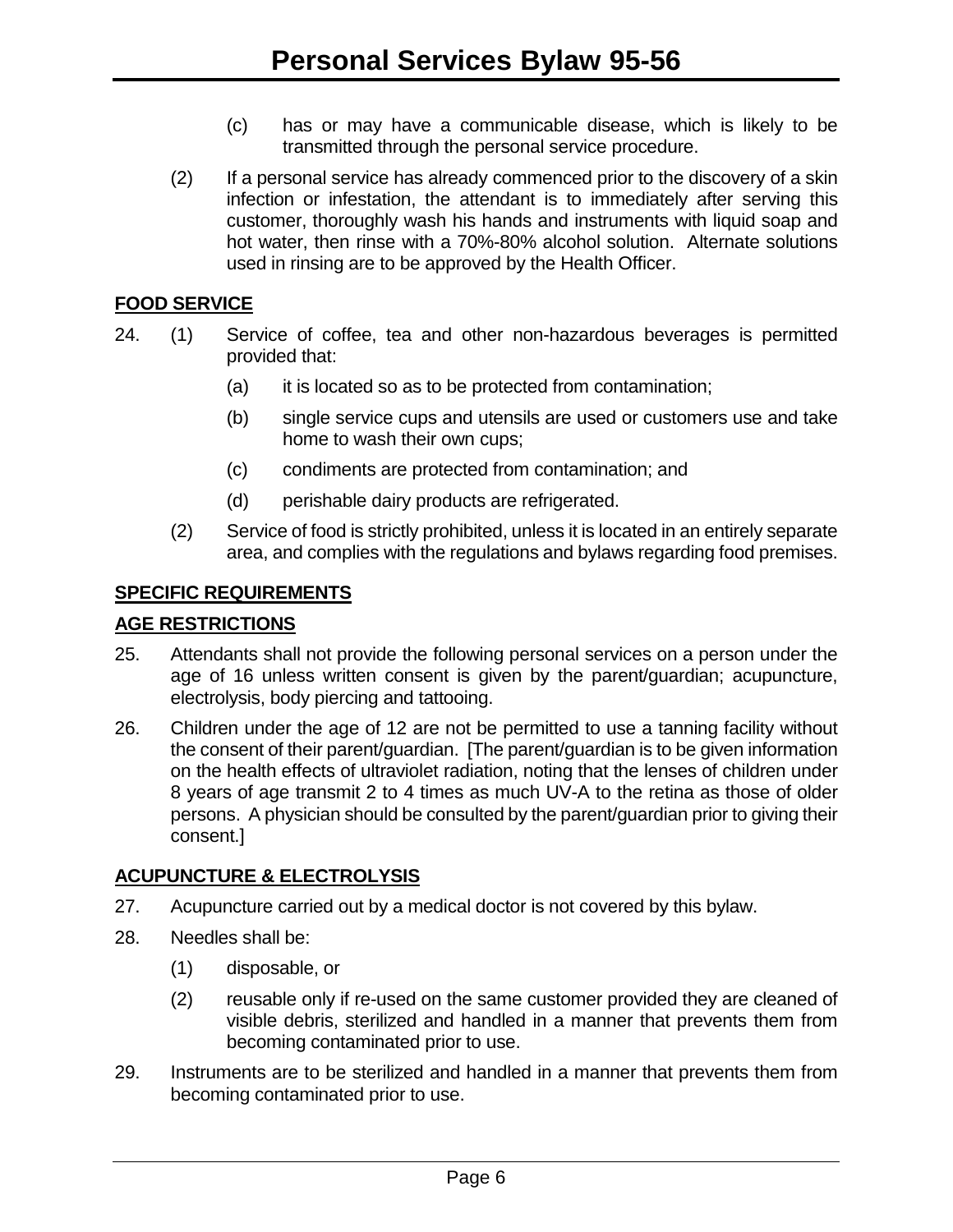## **BODY PIERCING**

- 30. Body piercing implements are to be used as directed by the manufacturer. Specialized ear piercing implements are not to be used to pierce the nose, nipple or other body parts.
- 31. Implements are to be sterilized and handled in a manner that prevents them from becoming contaminated prior to use.

## **FACE PAINTING**

- 32. Paints and supplies must be non-toxic, cosmetic grade and suitable for applying to skin.
- 33. The face painting artist shall:
	- (1) have clean hands which are free from sores;
	- (2) provide disposable towelettes for hand cleaning and wiping tips of pencils between use;
	- (3) dispense cold cream hygienically (eg. dispense with a disposable tongue depressor onto the hands of the person being painted);
	- (4) provide cotton-tipped applicator or disposable brushes if these are to be used. Common use brushes are not to be used;
	- (5) dispense paints from tubes onto disposable paper, which is to be disposed of after each customer;
	- (6) avoid application of paints too close to the eyes or lips; and
	- (7) be responsible for the clean-up of the immediate area.

## **HAIR STYLING & BARBER SHOP SERVICES**

- 34. Equipment shall include:
	- (1) disposable blades on straight razors;
	- (2) disposable applicators for the application of powder and/or liquid products to the face, including alum and other materials for the purpose of stopping the flow of blood;
	- (3) a separate and clean neck guard for each customer to be used under the neckline of the wrapper or cover which is placed over the customer's clothing; and
	- (4) a separate and clean towel or paper head rest cover for each customer.
- 35. Combs shall be stored in a quaternary ammonium germicide (e.g. Barbicide) between customers.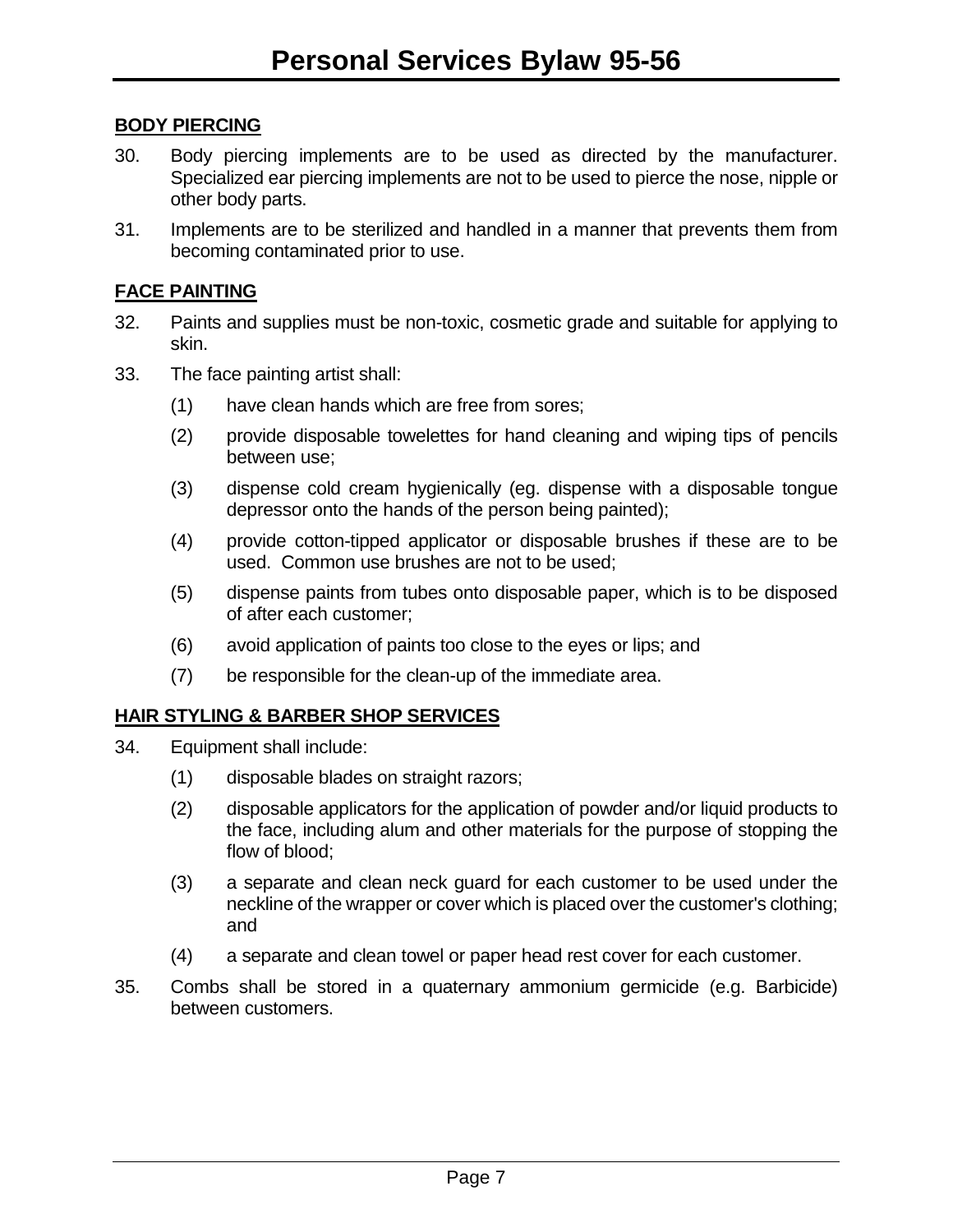## **SKIN CARE (AESTHETICS)**

- 36. All creams, lotions, powders and other cosmetics shall be kept in clean, closed containers. They shall be dispensed by one of the following methods:
	- (1) a clean service spatula to remove a portion of the substance from its container;
	- (2) a metal or plastic collapsible tube; or
	- (3) individualized single service portions to prevent contamination of bulk materials.

# **TANNING SALONS**

- 37. Customers using the tanning facility are to be informed regarding the factors which may affect their individual sensitivity of ultraviolet radiation exposure and screened accordingly, using the following criteria:
	- (1) the length of time since the last exposure session;
	- (2) previous exposure incidents;
	- (3) customer's normal reaction to UV exposure; and
	- (4) medications (both oral and topical) and products that will increase photosensitivity (list available from Officer).
- 38. Instructions are to be given to each customer regarding the use of the tanning facility equipment and protective eye wear. An attendant knowledgeable in the use of the tanning equipment and its health effects is to be available at all times to assist the customer. The attendant must inform the customer as to the maximum exposure time (in minutes) and the minimum time interval between consecutive exposures.
- 39. The attendant must not extend maximum exposure time to address the decreasing UV intensity as bulbs age and must be aware that different tanning beds have different maximum exposure times. A customer accustomed to tanning on a bed with a high proportion of UVA radiation should not assume that they can have a similar exposure time on a UVA tanning bed with a higher proportion of UVB radiation.
- 40. All operators must post an ultra violet radiation warning placard, approved by the Officer, in plain view and easily readable at all tanning locations and at the customer reception area, and must bear the following words:

## **WARNING – ULTRAVIOLET RADIATION**

Follow instructions – failure to use protective eye wear may result in severe burns or other eye injury. If discomfort develops, discontinue use and consult a physician.

In addition, the notice must convey the following:

- Overexposure can cause eye injury and sunburn similar to natural sunlight;
- **repeated exposure may cause premature aging of the skin and skin cancer;**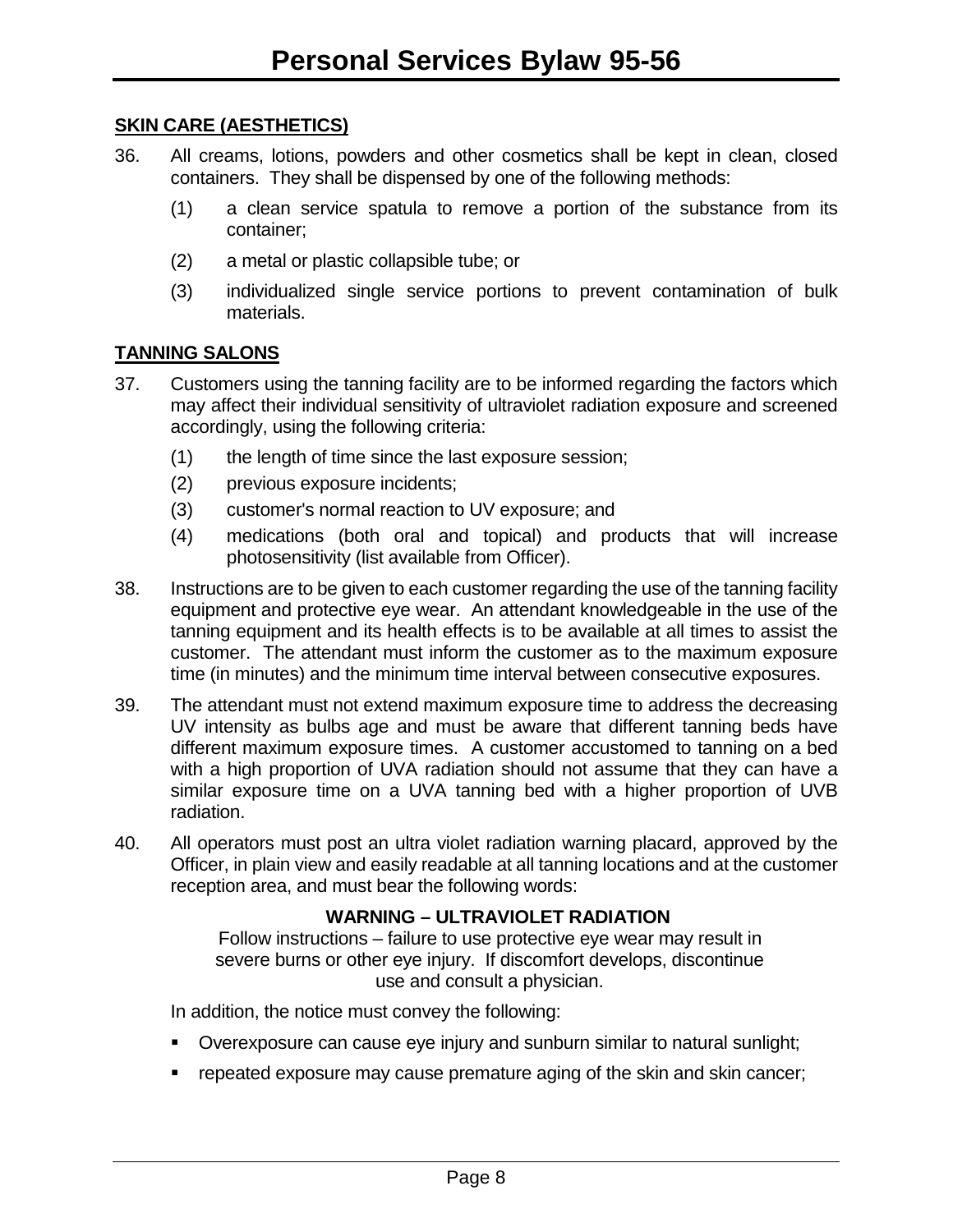- medications or cosmetics applied to the skin may increase sensitivity to ultraviolet light (list available from Officer for list of possible photosensitising agents);
- a person who does not tan in the sun most likely will not tan from the use of this device;
- a person having a history of skin problems or high sensitivity to sunlight should consult a physician before use; and
- overexposure should be avoided.
- 41. Equipment in tanning salons shall:
	- (1) comply with the Radiation Emitting Devices Act and its regulations. This federal legislation governs the construction and standard functioning of the tanning unit. The Act also addresses the required labelling, hazard warning, instructions provided to the user, timer controls and a standard for protective eye wear;
	- (2) be enclosed, so that no one other than the individual actually using the equipment is exposed to stray ultraviolet radiation;
	- (3) be CSA (Canadian Standard Association) approved and maintained in proper operating condition;
	- (4) have a physical barrier between the lamps and the user (i.e. clear plastic cover) to prevent injury in case of accidental lamp breakage;
	- (5) have bulbs which do not emit UV-C/gamma wavelengths;
	- (6) have a timer which:
		- (a) is to be accurate within ten percent (10%) of the maximum timer setting, and the expiry of the timer must terminate generation of UV radiation; and
		- (b) can terminate the UV radiation exposure at any time without unplugging the unit or removing the bulbs; and
	- (7) have manufacturer's specifications and instructions clearly displayed for the Officer's review at the time of inspection.
- 42. Provision shall be made to ensure that the tanning booth/room does not exceed 38°C (100°F).
- 43. Protective eye wear is to be provided:
	- (1) that can attenuate the shortwave ultraviolet radiation (200-320 nm) by a factor of at least 1,000 and attenuate the long wave ultraviolet radiation (320-400 nm) by a factor of at least 100; and
	- (2) and is sanitized between customer use.